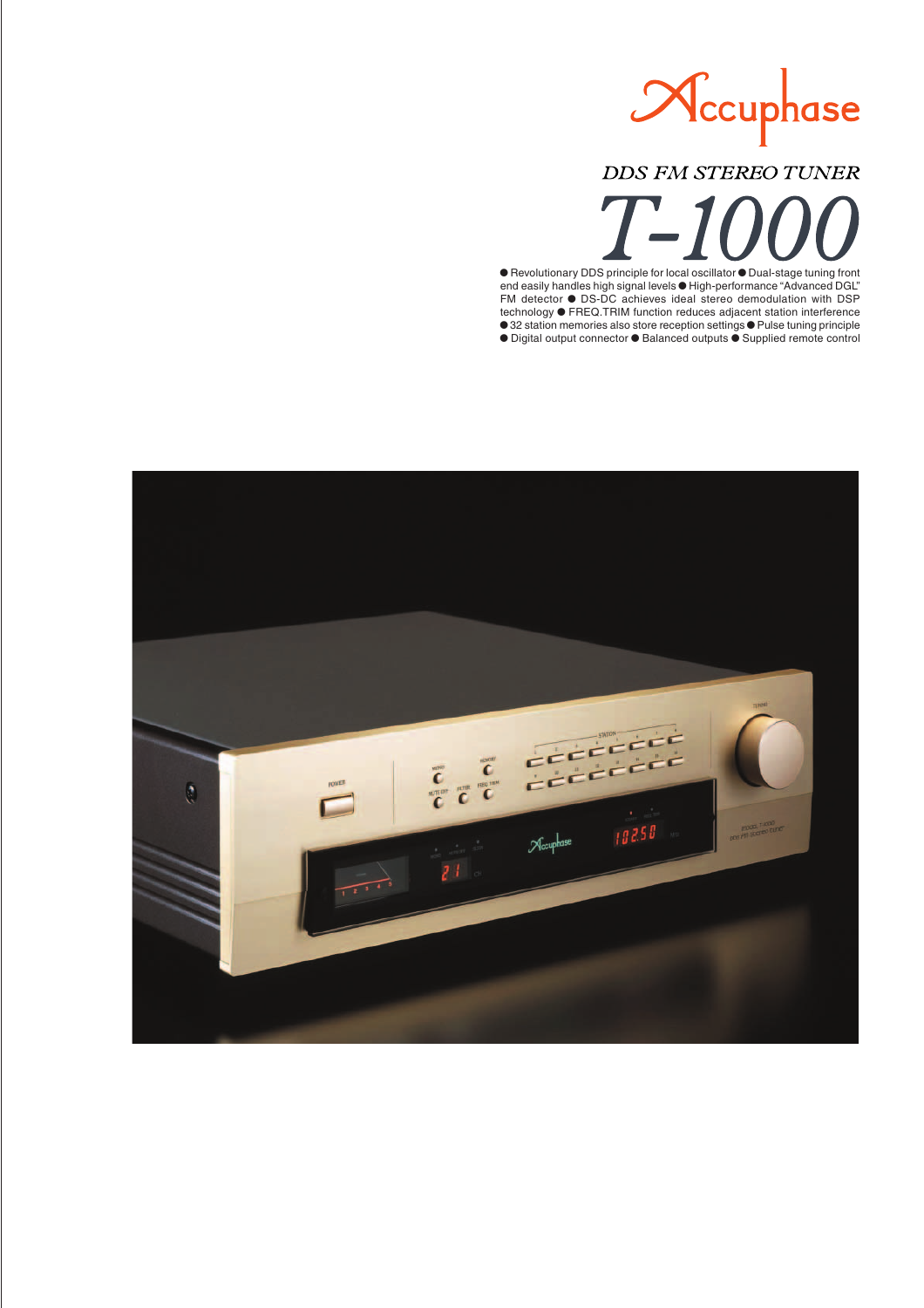

**Witness the DDS revolution** – **Advanced RF technology and latest digital knowhow join forces in this ultimate FM stereo tuner. The front end easily handles even very high signal levels. An "Advanced DGL" Detector delivers high performance and is fully adjustment-free. DS-DC based on digital signal processing assures ideal stereo demodulation performance. Choose between manually operated pulse tuning and 32-station memory. Explore the many other impressive features.**

The range of available program sources is getting ever more varied: SA-CD, CD, DVD, net-based music distribution, to name but a few. But FM broadcasts still have a special role to play, since they cover the entire spectrum from live performances of time-honored classical works to the latest hits. The FM band provides a rich choice of music all day long. In recent years, many local stations have come onto the scene, covering community events and using the live broadcast medium to its best advantage.

Many audiophiles and music lovers were wishing for the re-appearance of a truly high-class tuner to complement a modern-day audio system and provide the means to enjoy FM broadcasts with optimum sound quality. By developing new circuit components and applying its innovative thinking to circuit topology, Accuphase has created a product that meets and exceeds these expectations. The T-1000 is an FM stereo tuner of the highest order. It represents a bold fusion of advanced RF technology with latest digital finesse.

The newly developed front end employs the revolutionary DDS (Direct Digital Synthesis) principle in the local oscillator. In addition, the DS-DC type stereo demodulator performs all necessary operations through software-based arithmetic processing in a DSP microprocessor. This radically new approach to circuit design results in amazing S/N ratio and channel separation, elevating FM tuner performance to a new level. Convenient features such as a 32 station memory, digital output, and balanced output circuitry are further advantages that ensure pure signal transmission without any sound

quality degradation. The T-1000 is the ultimate luxury-class FM tuner representing a successful blend of sound quality, performance, and ergonomics.

### **Dual-stage tuning front end easily deals with very high signal levels**

- Double-tuned antenna circuit prevents cross modulation interference at high input levels.
- FET-based RF amplifier is configured as a cascode circuit with low feedback.
- $\blacksquare$  Input gate features an attenuator that prevents overload even in close proximity of strong transmitters.



### **Revolutionary DDS principle in local oscillator achieves exceptional S/N ratio**

An FM tuner amplifies the signal from the antenna input in an RF amplifier and then mixes it with

the signal from a local oscillator for conversion into the intermediate frequency (IF). In the T-1000, the local oscillator is a highly advanced DDS (Direct Digital Synthesis) circuit. Unlike conventional PLL circuits, DDS does not use feedback, allowing it to produce an output signal whose frequency accuracy is exactly the same as that of the quartz oscillator itself. Because no unwanted frequency modulation components are present in the IF stage, the Super Heterodyne front end achieves drastically improved S/N ratio.



The output of the quartz oscillator is supplied to the frequency divider to create the timing (in other words the sampling frequency) with which the sine wave data are read out.

Using this sampling frequency, the sine wave data are read in the D/A converter to create the analog waveform output.

Because there is no feedback loop, the frequency purity of the D/A converter output can be kept identical to that of the quartz oscillator.





### **High-performance Advanced DGL Detector**

The FM (frequency modulation) detector is a so-called Advanced DGL (Differential Gain Linear) detector developed by Accuphase. This circuit delivers superb performance (minimal distortion high S/N ratio) while requiring absolutely no adjustment, assuring optimum reliability.

As shown in the diagram at right, the input stage employs a highspeed comparator in the 2.5 MHz wide-band amplifier, to eliminate beat interference. The delay circuit achieves outstanding stability through the use of 24 high-speed C-MOS ICs.



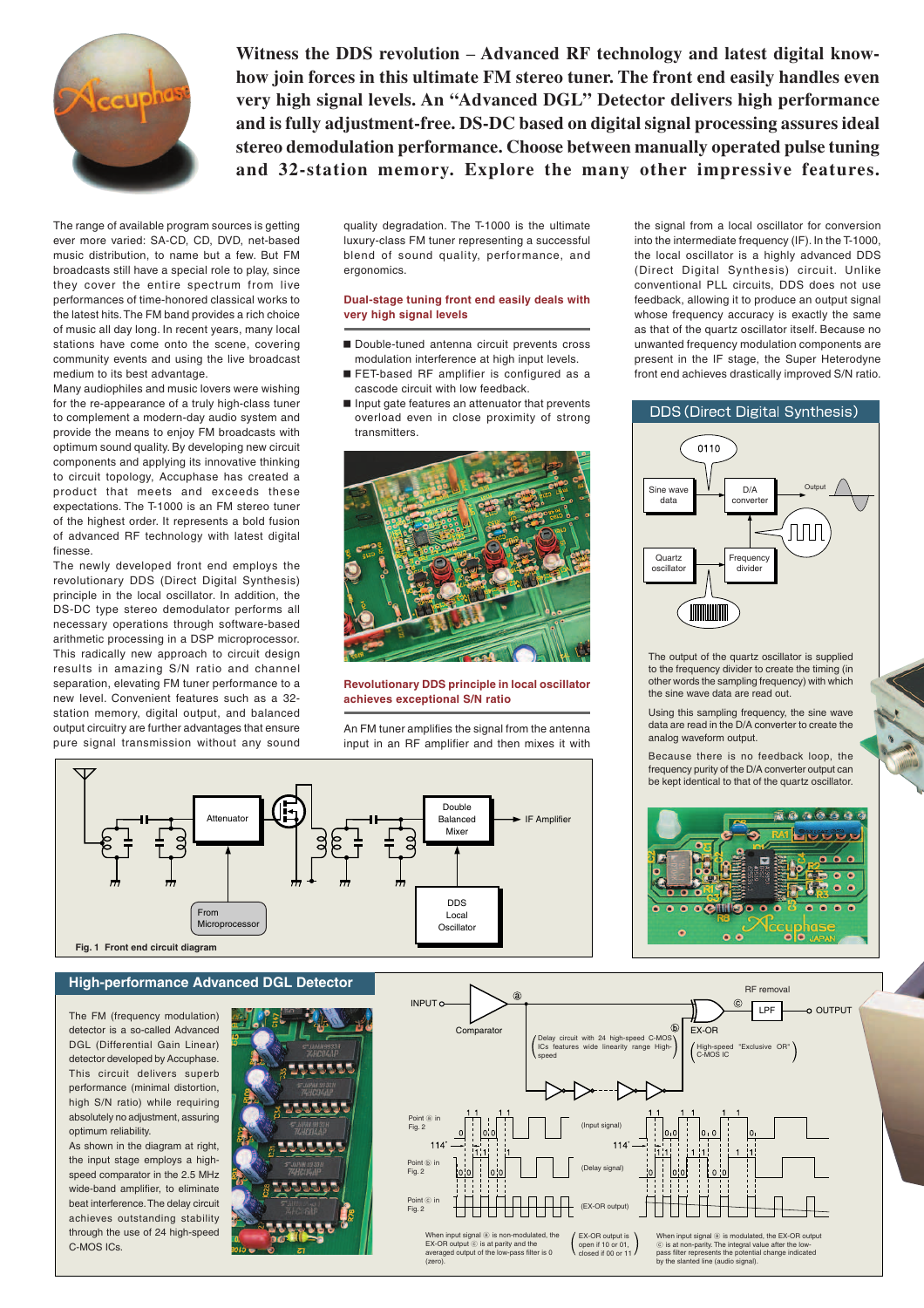## **DS-DC (Direct Synthesis - Double Cancellation)**

### **DS-DC principle with DSP ensures ideal stereo demodulation for amazing channel separation**

The stereo demodulator in the T-1000 features another Accuphase innovation called DS-DC (Direct Synthesis - Double Cancellation). The demodulator comprises the two technologies described at right. Since all operations are carried out through softwarebased arithmetic in a DSP (Digital Signal Processor), ideal demodulation performance can be achieved, resulting in previously unheard-of channel separation.

### A **Pilot Tone Direct Synthesis**

Commonly, an FM tuner employs a PLL circuit to extract the pilot tone and obtain the frequency and phase components from the input signal (stereo-modulated signal). If the level of the pilot tone decreases, noise will be heard and stereo separation becomes extremely poor.

With DS-DC, the waveform of the pilot tone in the input signal is identified as is  $(*)$  and generated directly by the DSP arithmetic. Consequently, the pilot tone can be extracted reliably even when a high level of noise is present. Good stereo separation can be achieved even when the pilot tone level is low.

✽ Identification here means to analyze the signal and determine similarities.

#### **B Crosstalk Double Cancellation**

After the input signal has been separated into the left and right components, the circuit eliminates crosstalk using a dual approach that also takes phase components into consideration. The result is extremely thorough left/right separation.